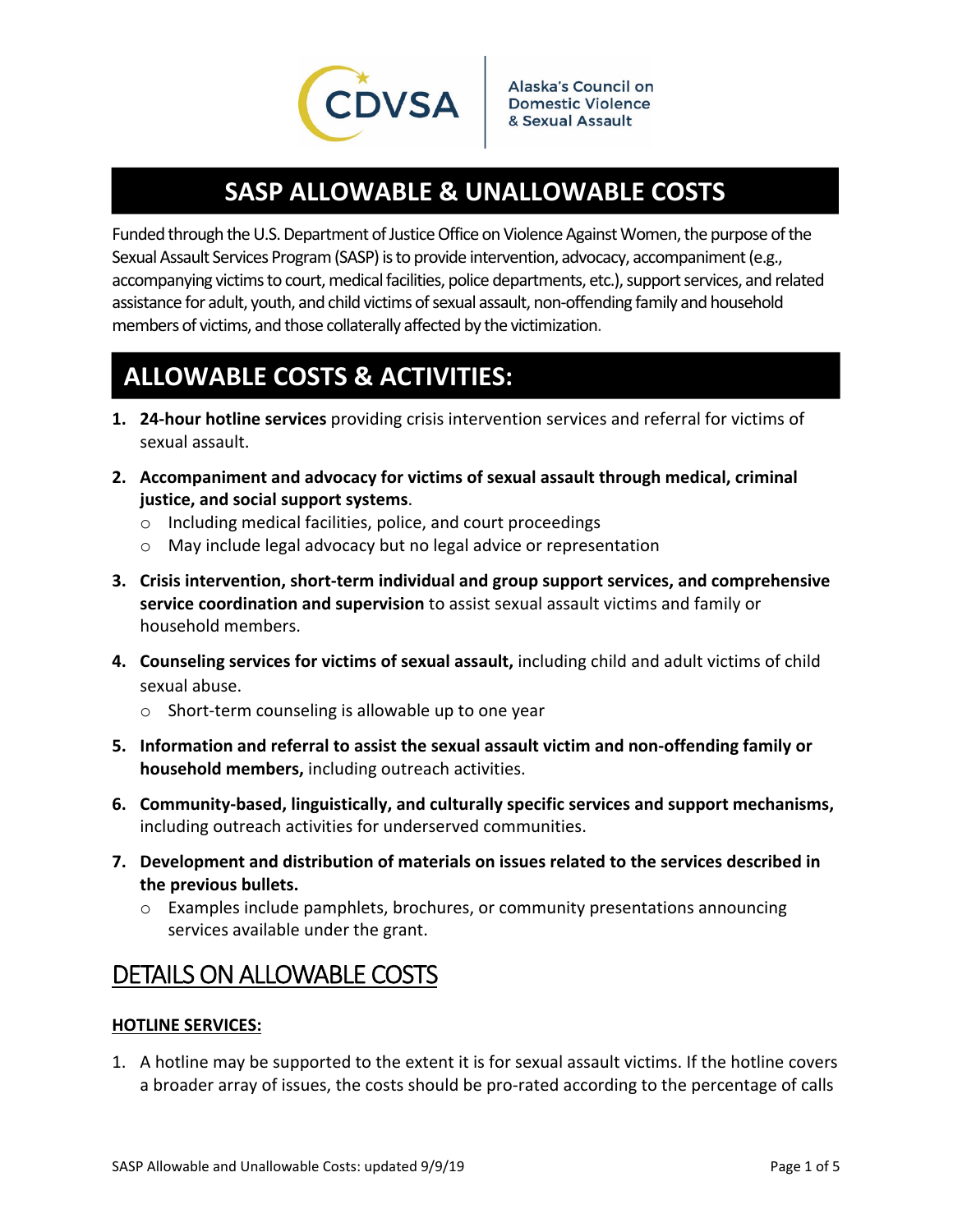

that are for sexual assault. In order for a multi‐issue hotline to receive SASP funds, the people who answer the hotline would need to have sexual assault specific training.

### **SERVICE PROVISION:**

- 1. Services offered should address victims of intimate partner, stranger, and non‐stranger sexual assault, as well as adult, adolescent, and child sexual violence, regardless of when the assault occurred. Victims of any gender may be served.
- 2. Services rendered to children do not have to be connected with serving an adult parent, and there is no age restriction on providing services to children. Funds may also be used to provide services to children who have not been assaulted but whose parent is a victim of sexual assault.
- 3. While the subgrantee organization must provide services to sexual assault victims of all ages, the specific subgrant of SASP funds may focus on a particular age group, such as children or elders. For example, SASP may be used to hire a children's or youth advocate, as long as the subgrantee offers sexual assault services to victims regardless of age.
- 4. A subgrantee may provide women's only and men's only support groups, but only if it is necessary to the essential operation of the program that these support groups be segregated by sex. If a recipient can establish that sex‐specific support groups are necessary to the essential operation of the program, "comparable services" are required to be provided to victims who cannot be served by the sex-specific support groups.
- 5. Services may be provided to victims of sexual assault within a detention setting (prison, jail, etc.)

### **COVERING COSTS FOR VICTIMS:**

- 1. Costs associated with emergency supports for needs directly related to an incident of sexual assault are allowable. Examples include but are not limited to:
	- o Transportation to attend therapy or court
	- $\circ$  Assistance with necessary bills if victim is unable to work due to assault or has to take unpaid leave from work to attend criminal or civil proceedings
- 2. Financial support related to healing may be allowable; ongoing financial supports are best considered on a case‐by‐case basis.
- 3. Gift cards to victims are only allowable if they are used for allowable costs under SASP, such as the purchase of emergency food or gas to allow victims to attend appointments related to the victimization. Agencies must acquire receipts from the victim documenting that the gift card was only used for the purchase of allowable items. Without receipts, these costs will be deemed unallowable and repayment of these funds will be required.
- 4. Paying for an application fee to help a sexual assault survivor apply for housing is allowable.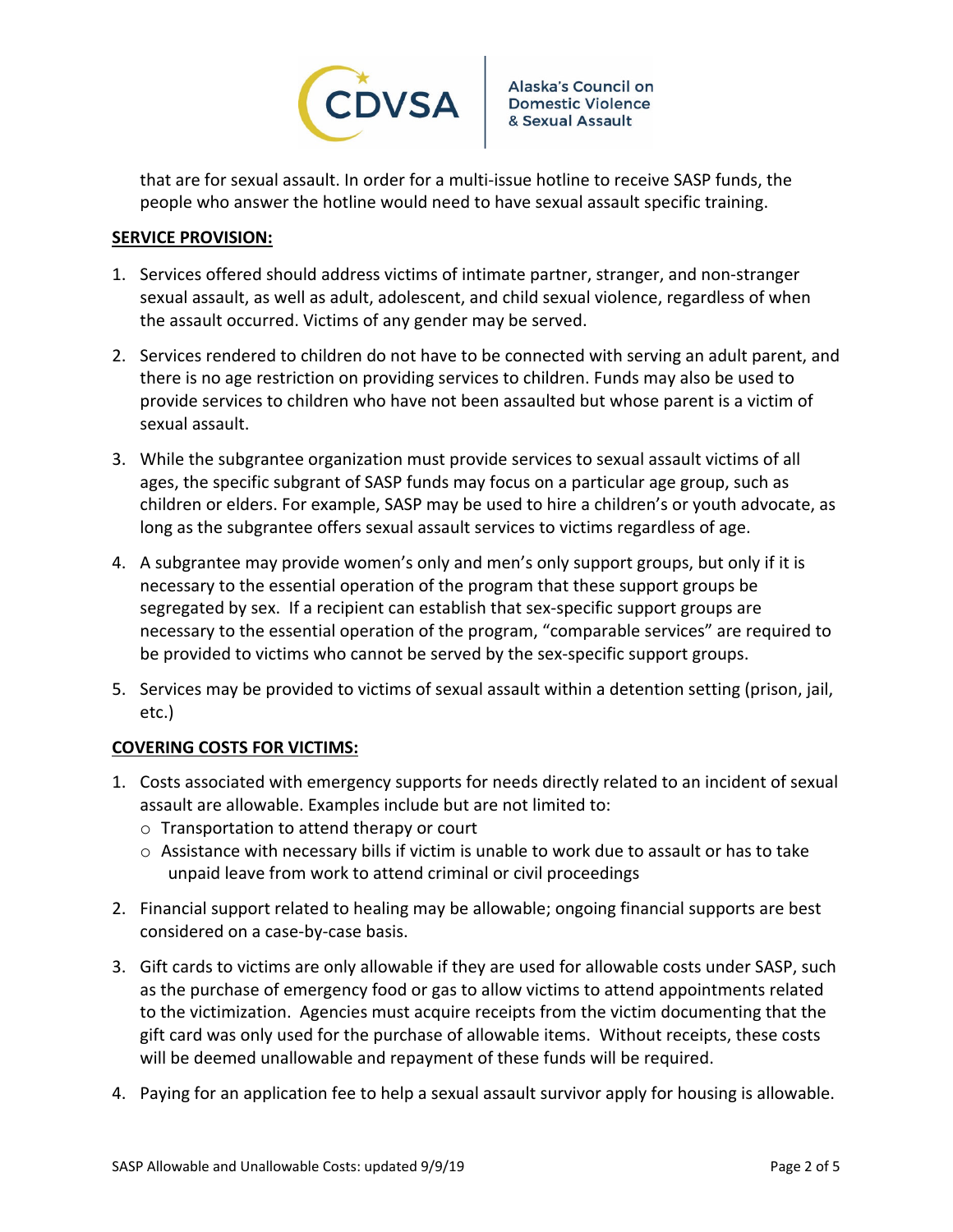

#### **DETAILS ON OUTREACH:**

- 1. Providing brief information in a school or community setting about what sexual violence is and how to access available services is allowable. SASP funds may not be used for education and prevention, however.
- 2. SASP funds may be used to coordinate and facilitate activities for Sexual Assault Awareness Month if the outcome is to increase awareness of the subgrantee's sexual assault services and resources.
- 3. Allocation of SASP grant funds to support activities that help to ensure individuals with disabilities and Deaf individuals and persons with limited English proficiency have meaningful and full access to services is encouraged. For example, grant funds can be used to support American Sign Language (ASL) interpreter services, language interpretation and translation services, or the purchase of adaptive equipment. Applicants proposing to use grant funds to create websites, videos and other materials must ensure that they are accessible to persons with disabilities and grant funds must be allocated for these purposes.

#### **DETAILS ON TRAINING:**

- 1. Volunteer‐related expenses are allowable as they relate to the SASP project. Examples include training to provide crisis intervention and supervision of direct‐service volunteers.
- 2. Costs for training advocates (volunteer or employee) who will provide specific grant-funded services are allowable. Funds may not be used to provide a generalized statewide training nor may funds be used to develop training curriculums.
- 3. The amount of funds spent on training should represent only a small portion of the overall subgrant.

#### **DETAILS ON ADMINISTRATIVE ALLOWABLE COSTS:**

- 1. Funds may be used toward rent, office supplies, computer equipment, office furniture, etc. as long as they are associated with a SASP‐funded position providing direct sexual assault services.
- 2. Costs associated with the development of policies and protocols are allowable as long as the cost is only a small aspect of the overall direct service project, particularly if revising policies and protocols is an integral part of a project's effort to improve the delivery of direct intervention services to survivors of sexual violence.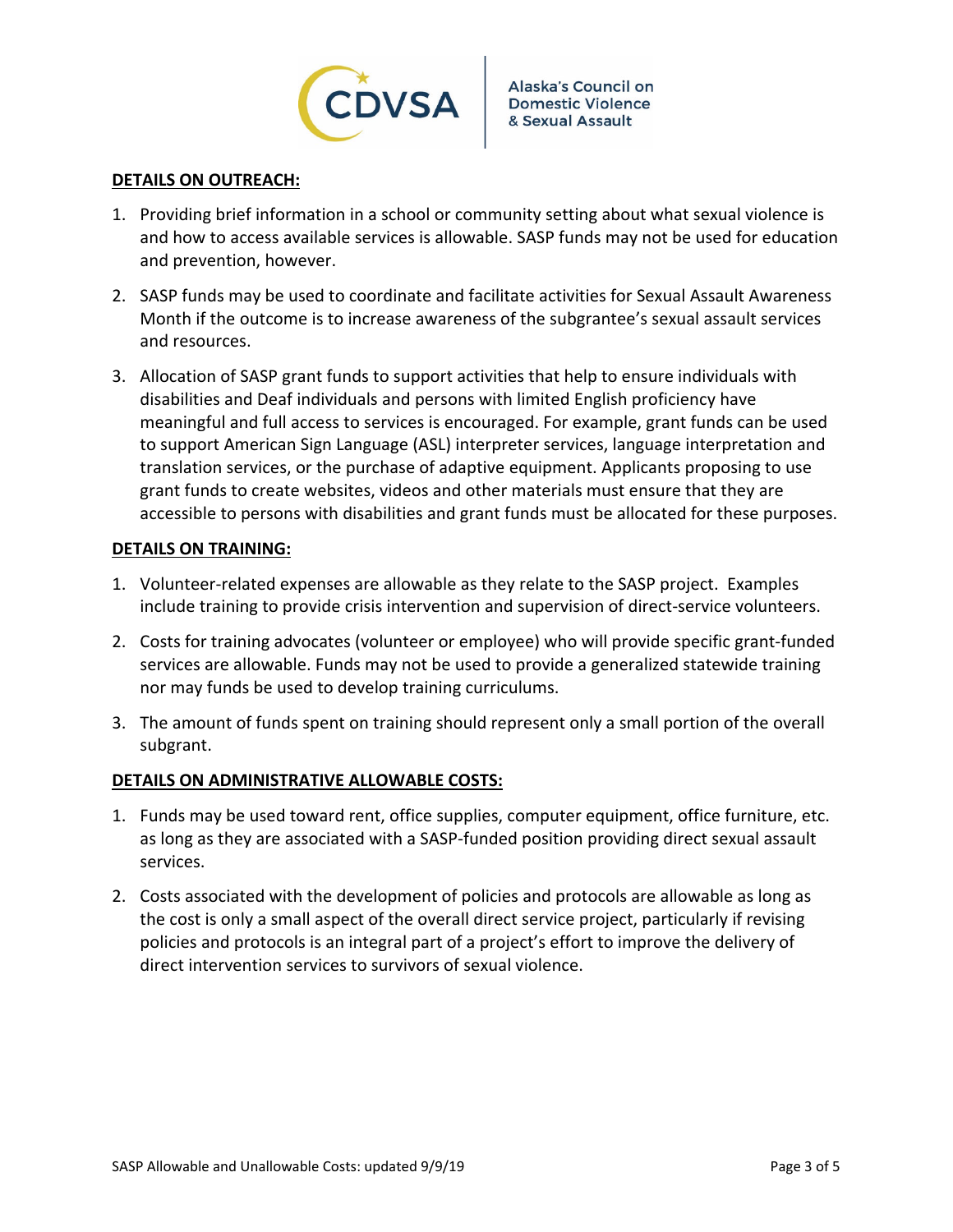

# **UNALLOWABLE COSTS & ACTIVITIES:**

## **SERVICES**

- **1. Subgrantees who provide services only to a specific age group.** 
	- $\circ$  For example, a child advocacy center may not receive SASP funds unless they also provide services to adult victims of sexual assault.
- **2. Education programs or training** for allied professionals or the general public.
- **3. Activities focused on prevention efforts.**
	- $\circ$  Examples include but are not limited to bystander intervention, social norm campaigns, or presentations on healthy relationships.
- **4. Legal advice or representation.**
- **5. The development of training curricula.**
- **6. Lobbying** e.g. ANDVSA membership dues.
- **7. Research projects.**
- **8. Physical modifications to buildings**, including minor renovations.
- **9. Vehicle purchases.**
- **10. Sexual Assault Forensic Examiner (SANE) projects.**
- **11. Criminal justice‐related projects** including law enforcement, prosecution, courts, and forensic interviews.
- **12. Financial support to Sexual Assault Response Teams (SART).** However, if an advocate position is funded under the SASP grant, the advocate's time to attend SART meetings may be covered as part of the advocacy being provided.
- **13. Domestic violence services that do not relate to sexual violence.**
- **14. Food or beverages.**
- **15. Fundraising,** including financial campaigns, endowment drives, solicitation of gifts and bequests, and similar expenses incurred solely to raise capital or obtain contributions.

# ACTIVITIES THAT COMPROMISE VICTIM SAFETY AND RECOVERY AND UNDERMINE OFFENDER ACCOUNTABILITY

**The Office on Violence Against Women does not fund activities that jeopardize victim safety, deter or prevent physical or emotional healing for victims, or allow offenders to escape**